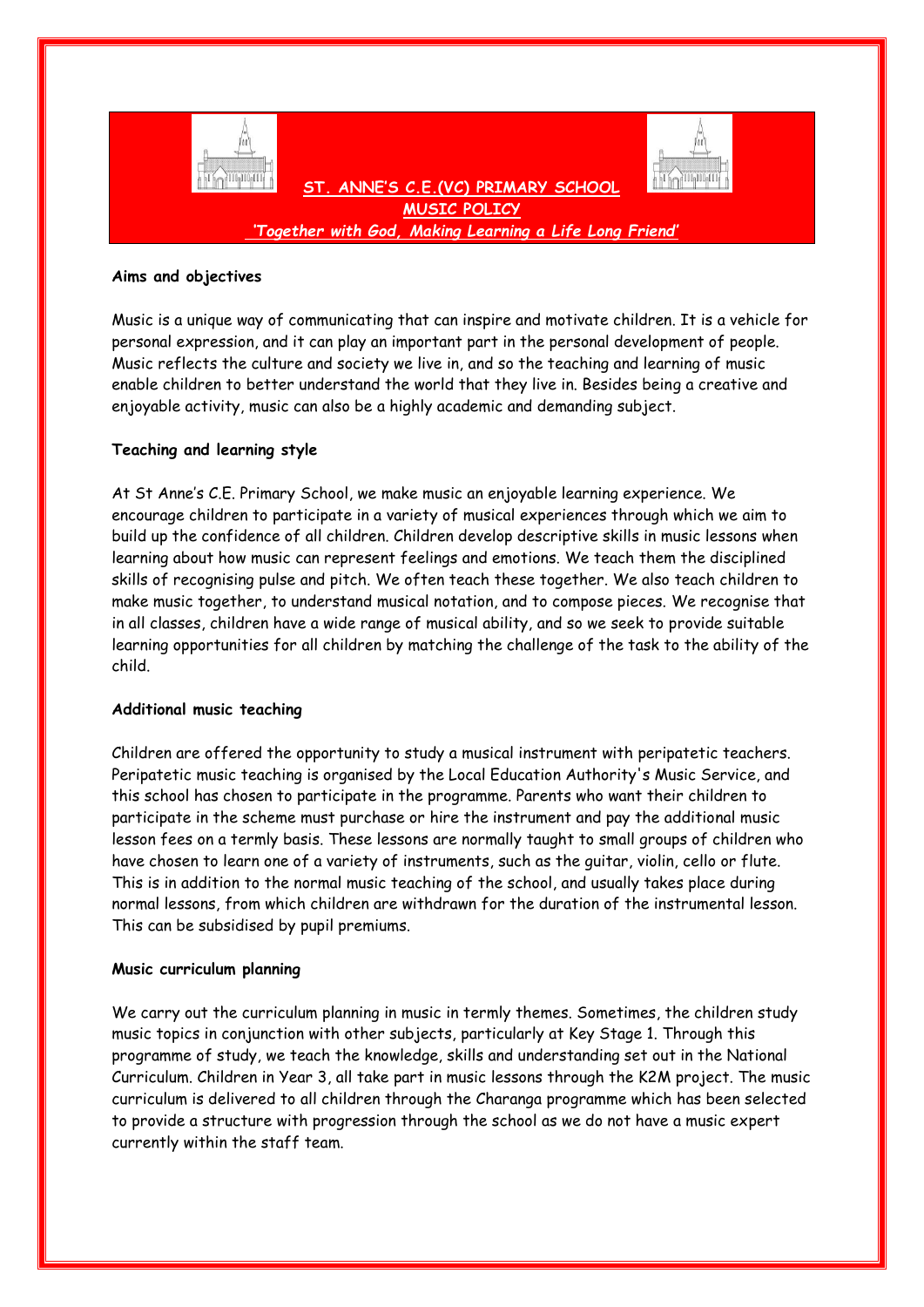## **The contribution of music to teaching in other curriculum areas**

# **English**

Music contributes significantly to the teaching of English in our school by actively promoting the skills of reading, writing, speaking and listening. Children develop their language skills through singing songs, with attention to diction, meaning, rhythm and rhyme. They use reference books, and develop research skills, when finding out about the history of music and musicians. Music is also used to stimulate discussion or creative writing. Through working with others in a musical setting, children develop their ability to communicate ideas effectively.

## **Mathematics**

The teaching of music contributes to children's mathematical understanding in a variety of ways. Children who study the structure of music are observing patterns and processes. Talent in music is often linked with talent in mathematics, as the rhythm and structure of music are mathematically based.

## **Personal, social and health education (PSHE) and citizenship**

Music contributes significantly to the teaching of personal, social and health education and citizenship. Through the common goal of making music, children learn to work effectively with other people, and to build up good relationships. Music is the basis of many social activities, and has an important role to play in the personal development of many young people

#### **Spiritual, moral, social and cultural development**

Creating, performing or listening to music can sometimes be a moving and even spiritual experience. We encourage children to reflect on the important effect that music has on people's moods, senses and quality of life.

### **Music and ICT**

Information and communication technology enhances the teaching of music, where appropriate, in all key stages.

# **Music and inclusion**

At our school, we teach music to all children, whatever their ability and individual needs. Music forms part of the school curriculum policy to provide a broad and balanced education to all children. Through our music teaching, we provide learning opportunities that enable all pupils to make good progress. We strive hard to meet the needs of those pupils with special educational needs, those with disabilities, those with special gifts and talents, and those learning English as an additional language, and we take all reasonable steps to achieve this.

When progress falls significantly outside the expected range, the child may have special educational needs. Our assessment process looks at a range of factors – classroom organisation, teaching materials, teaching style, differentiation – so that we can take some additional or different action to enable the child to learn more effectively.

Intervention through School Action and School Action Plus will lead to the creation of an Individual Education Plan (IEP) for children with special educational needs. The IEP may include, as appropriate, specific targets relating to music.